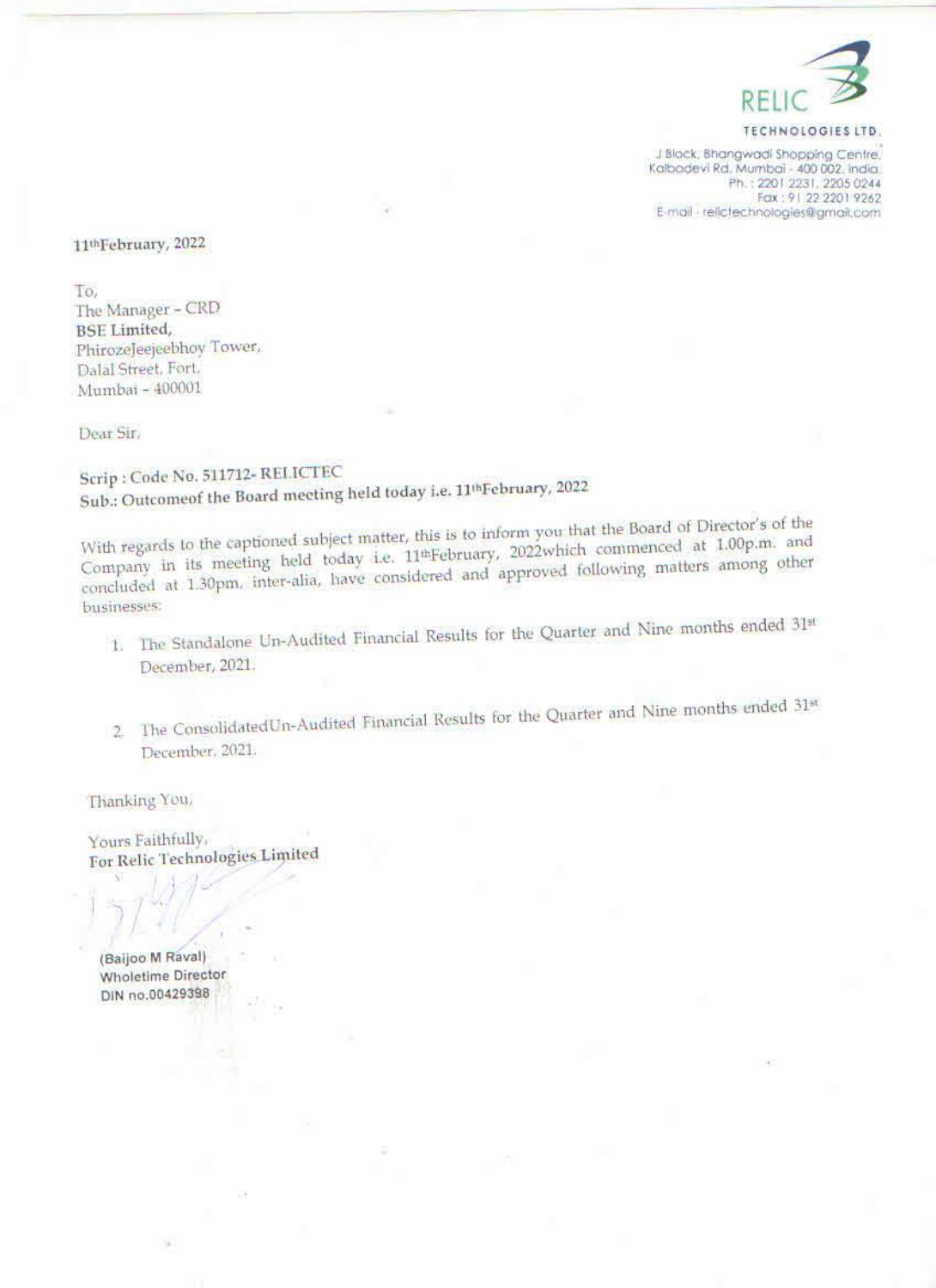

## PRAFUL N. SHAH & CO.

Flat No. 2, First Floor, 10 Residency, Opp. Komal Flats, Nr. Suraj Party Plot, Sugam Flats Road, Vasna, Ahmdabad - 380 007.<br>Phone : 079 - 26611218, M. : 93280 45200, E-mall : pnshah1947@yahoo.com / p\_n\_shah\_ca@yahoo.com

Limited review report on unaudited standalone quarterly financial results and standalone year-<br>to-date financial results of **Relic Technologies Limited** under Regulation 33 and 52 read with 63{2}<br>of the SEBI (Listing Oblig

ــ

To<br>The Board of Directors of<br>**Relic Technologies Limited** 

- 1. We have reviewed the accompanying Statement of unaudited **standalone** financial results of Relic Technologies Limited ("the Company") for the quarter ended 31st December 2021 and for the year-to-date period from 1 April
- 2. This Statement, which is the responsibility of the Company's management and approved<br>by the Board of Directors, has been prepared in accordance with the recognition and<br>measurement principles laid down in Indian Account
- 3. We conducted our review of the Statement in accordance with the Standard on Review Engagements ("SRE") 2410 "Review of Interim Financial Information Performed by the Independent Auditor of the Entity" issued by the Inst
- 4. Based on our review conducted as above, nothing has come to our attention that causes us to believe that the accompanying Statement, prepared in accordance with applicable accounting standards and other recognised accou and 52 read with 63(2) of the Listing Regulations, including the manner in which It is to be

For Praful N. Shah @ Co. Chartered Accourtants<br>N. SHAT (FRN: 198057W) **ERED AGUS (Proprietor)**<br>Membership No: 015591<br>UDIN: 22015591ABH MTVBIGS disclo'sed, or that it contains any material misstatement. Mem. No. 15591 (Praful N. Sheh)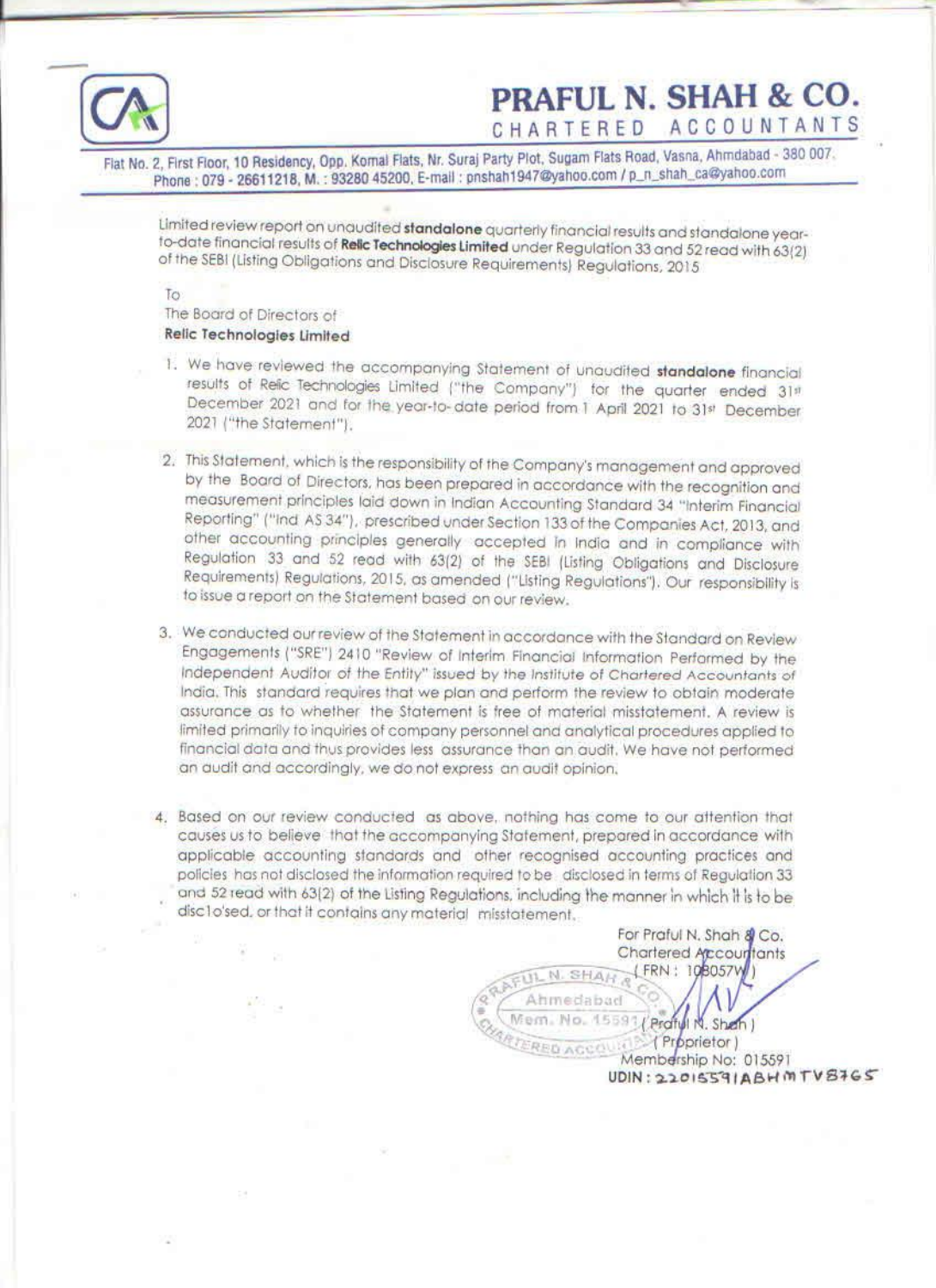|                              |                | Statement of Standalone Results for the Quarter & Nine months ended 31st December, 2021 |                                 |                                                         |                                                              |                         | Rs in Lacs except EPS                             |                                            |
|------------------------------|----------------|-----------------------------------------------------------------------------------------|---------------------------------|---------------------------------------------------------|--------------------------------------------------------------|-------------------------|---------------------------------------------------|--------------------------------------------|
|                              |                |                                                                                         |                                 |                                                         |                                                              |                         |                                                   |                                            |
| Sr.<br>No.                   |                | Particulars                                                                             | Quarter.<br>Ended<br>31/12/2021 | Quarter<br>ended<br>(30/09/2021)<br>UNAUDITED UNAUDITED | Quarter ended Year ended<br>(31/12/2020)<br><b>UNAUDITED</b> | (31/03/2021)<br>AUDITED | NINE<br><b>MONTHS</b><br><b>ENDED</b><br>31/12/21 | NINE<br><b>MONTHS</b><br>ENDED<br>31/12/20 |
|                              | $\mathbf{t}$   | REVENUE FROM OPERATIONS (GROSS)                                                         |                                 |                                                         |                                                              |                         |                                                   |                                            |
|                              | $\overline{2}$ | <b>OTHER INCOME</b>                                                                     | 50.19<br>3.18                   | 47.55                                                   | 43.91                                                        | 130.65                  | 135.13                                            | 98.10                                      |
|                              | $\overline{3}$ | TOTAL REVENUE (1+2)                                                                     | 53.37                           | 3.02                                                    | 0.25                                                         | 7.89                    | 8.18                                              | 5.30                                       |
|                              | 4              | <b>EXPENSES</b>                                                                         |                                 | 50.57                                                   | 44.16                                                        | 138.54                  | 143.31                                            | 103.40                                     |
|                              | a              | COST OF MATERIAL CONSUMED                                                               | $\Omega$                        |                                                         |                                                              |                         |                                                   |                                            |
|                              |                |                                                                                         |                                 | 0                                                       | 0.00                                                         | 0                       | O                                                 | 0.00                                       |
|                              | b              | PURCHASES OF STOCK IN TRADE                                                             | ö                               | $\circ$                                                 | 0.00                                                         | ٥                       | O.                                                | 0.00                                       |
|                              | ċ.             | CHANGES IN INVENTORIES OF FINISHED GOOD.<br><b>STOCK IN TRADE AND WORK IN PROGRESS</b>  | o                               | $\theta$                                                | 0.00                                                         | O.                      | ō                                                 | 0.00                                       |
|                              | đ              | <b>EXCISE DUTY</b>                                                                      | ō                               | $\overline{0}$                                          | 0.00                                                         | ö                       | ö                                                 | 0.00                                       |
|                              | ë.             | <b>EMPLOYEES BENEFITS EXPENSES</b>                                                      | 12.20                           | 10.54                                                   | 8.51                                                         | 30.70                   | 33.08                                             | 22.98                                      |
|                              |                | <b>FINANCE COSTS</b>                                                                    | 0.01                            | 0.02                                                    | 0.07                                                         | 0.2                     | 0.07                                              | 0.22                                       |
|                              | la.            | DEPRECIATION AND AMORTISATION EXPENSE                                                   | 2.62                            | 4.27                                                    | 3.04                                                         | 5.78                    | 7.63                                              | 9.12                                       |
|                              | h.             | <b>OTHER EXPENDITURE</b>                                                                | 25.B4                           | 13.45                                                   | 12.60                                                        | 54.86                   | 52.29                                             | 34.34                                      |
|                              |                | <b>TOTAL EXPENSES</b>                                                                   | 40.67                           | 28 28                                                   | 24.22                                                        | 91.54                   | 93.07                                             | 56.68                                      |
| $\overline{5}$               |                | PROFIT BEFORE EXCEPTIONAL ITEMS AND TAX (3)                                             | 12.70                           | 22.29                                                   | 19.94                                                        | 47.00                   | 50.24                                             | 36.74                                      |
| 6                            |                | <b>EXCEPTIONAL ITEMS</b>                                                                | $\alpha$                        | $\Omega$                                                | 0.00                                                         | $\theta$                | $\Omega$                                          | 0.00                                       |
| $\tau$                       |                | PROFIT BEFORE TAX (5-6)                                                                 | 12.70                           | 22.29                                                   | 19:94                                                        | 47.00                   | 50.24                                             | 36.74                                      |
| $\vert$ <sub>8</sub> $\vert$ |                | <b>TAX EXPENSE</b>                                                                      | 0.00                            | 0.00                                                    |                                                              | $\overline{0}$          | 0.00                                              |                                            |
|                              | a              | <b>INCOME TAX</b>                                                                       | 0.00                            | 0.00                                                    | 0.00                                                         | 9.71                    | 0.00                                              | 0.00                                       |
|                              | ъ              | <b>DEFERRED TAX</b>                                                                     | 0.00                            | 0.00                                                    | 0.00                                                         | $-1.54$                 | D.                                                | 0.00                                       |
|                              |                | NET PROFIT FROM ORDINARY ACTIVITIES AFTER                                               |                                 |                                                         |                                                              |                         |                                                   |                                            |
| $\theta$                     |                | TAX (7-8)                                                                               | 12.70                           | 22 29                                                   | 19.94                                                        | 38.83                   | 50.24                                             | 36.74                                      |
| 10                           |                | OTHER COMPREHENSIVE INCOME (OCI)                                                        | o                               | $\Omega$                                                | 0.00                                                         | $\overline{0}$          | o                                                 | 0.00                                       |
|                              | a              | THE ITEMS THAT WILL NOT BE RECLASSIFIED TO<br><b>PROFIT OR LOSS</b>                     | 0                               | ō                                                       | 0.00                                                         | o                       | 0                                                 | 0.00                                       |
|                              |                | INCOME TAX RELATING TO ITEMS THAT WILL<br>NOT BE RECLASSIFIED TO PROFIT OR LOSS         | ō                               | Õ.                                                      | 0.00                                                         | ø                       | $\circ$                                           |                                            |
| 11                           |                | TOTAL COMPREHENSIVE INCOME FOR THE<br>PERIOD                                            | 12.70                           | 22.29                                                   | 19.94                                                        | 38.83                   | 50.24                                             | 36.74                                      |
| 12                           |                | PAID-UP EQUITY SHARE CAPITAL (FACE VALUE<br><b>RS 10)</b>                               | 360.00                          | 360.00                                                  | 360.00                                                       | 360.00                  | 360.00                                            | 360.00                                     |
| 13                           |                | RESERVES EXCLUDING REVALUATION RESERVE<br>AS SHOWN IN THE                               | 0.00                            | 0.00                                                    | 0.00                                                         | 217.24                  | ٥                                                 | 0.00                                       |
| 14                           |                | <b>EARNINGS PER SHARE (EPS)</b>                                                         |                                 |                                                         |                                                              |                         |                                                   |                                            |
|                              |                | BASIC                                                                                   | 0.35                            | 0.62                                                    | 0.55                                                         | 1.08                    | 1.40                                              | 1.02                                       |
|                              |                | <b>DILUTED</b>                                                                          | 0.35                            | 0.62                                                    | 0.55                                                         | 1.08                    | 1.40                                              | 1.02                                       |

## RELIC TECHNOLOGIES LIMITED<br>CIN No: L65910MH1991PLC064323 REGD, OFF; J-BLOCK, BHANGWADI SHOPPING CENTRE, KALBADEVI ROAD, MUMBAI 400002

Notes:

1. The above results were reviewed by the Audit Committee and taken on record by the Board of Directors at their meeting held on  $11-02-22$ 

2, The Company's business activity falls within a single primary business segment viz."Share Broking ". Hence there are no separate

reportable tsegments as per Ind AS 108 'Operating Segments'

3. This statement has been prepared in accordance with companies (Indian Accounting Standards) rules 2015 (Ind AS), prescribed u/s 133 of the Companies Act, 2013 and other recognised accounting practies and policies to the extent applicable.

4. The Statutory auditors of the Company have carried out a limited review of the above unaudited standalone financial results the quarter2021 ended 31st. December eband have issued an unqualified review report. The review report of the statutory auditors is being file with BSE Ltd ('BSE') and is also available on the Company's website

Place : Mumbai Date: 11/02/2022

hmedabad No. 作品后身 **POST** 

(Bailoo M Rayal)<br>Whole Time Director DIN No. 00429398

**INOL** 

**MUMBA** 

For Rellc Technologies Limited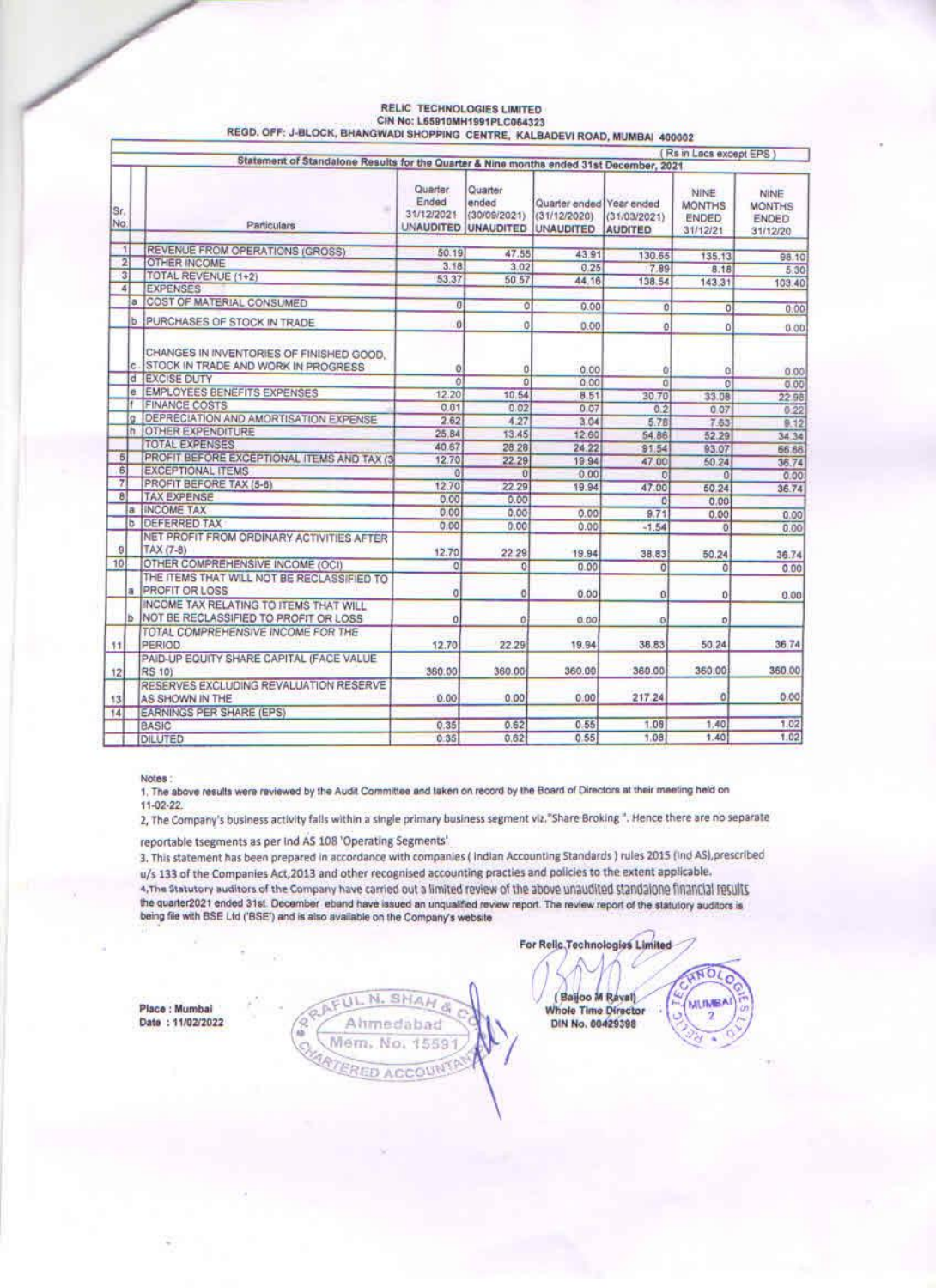Phone : 079 - 26611218, M. : 93280 45200, E-mail : pnshah1947@yahoo.com /p\_n\_shah\_ca@yahoo.com **PRAFUL N. SHAH & CO.**<br>CHARTERED ACCOUNTANTS Flat No. 2, First Floor, 10 Residency, Opp. Komal Flats, Nr. Suraj Party Plot, Sugam Flats Road, Vasna, Ahmdabad - 380 007.

> Limited review report on unaudited consolidated quarterly financial results And consolidated year-to-date financial results of Relic Technologies Limited under Regulation 33 and 52 read with 63(2) of the SEBI (Listing Obligations and Disclosure Requirements) Regulations, 2015

 $\sqrt{a}$ 

- 
- In Board of Directors of<br>
The Board of Directors of<br>
Relic Technologies Limited<br>
1. We have reviewed the accompanying Statement of unaudited consolldated financial<br>
1. We have reviewed the accompanying Statement of as "the
- 
- other review procedures. A review is substantially less in scope than an audit conducted in accordance. with Standards on Auditing and consequently does not enable us to obtain assurance that we would become aware of all significant matters that might be identified in an audit. Accordingly. we do not express an audit opinion.

Busical Central Merculairs and the coordinate and in an audit. Accordingly, we do not electromed procedures in accordance in 33 (8) of the Listing Regulations, to the non-<br>our review conducted and procedure in our review c We also performed procedures in accordance with the circular issued by the SEBI under.<br>Regulation 33 (8) of the Listing Regulations, to the extent applicable.<br>4. Based on our review conducted and procedures performed as st measurement principles laid down in the aforesaid Indian Accounting Standard and<br>other accounting principles generally accepted in India, has not disclosed the<br>information required to be disclosed in terms of Regulation 33

Mumbai For Praful N.Shah & Co.<br>11th February 2022<br>FRN: 108057W1 **SAAFUL N. SHOP** Pratul N. Shah J (Proprietor) Membership No: 015591 UDIN : 22 O1SS 41 ABHNOAB49F